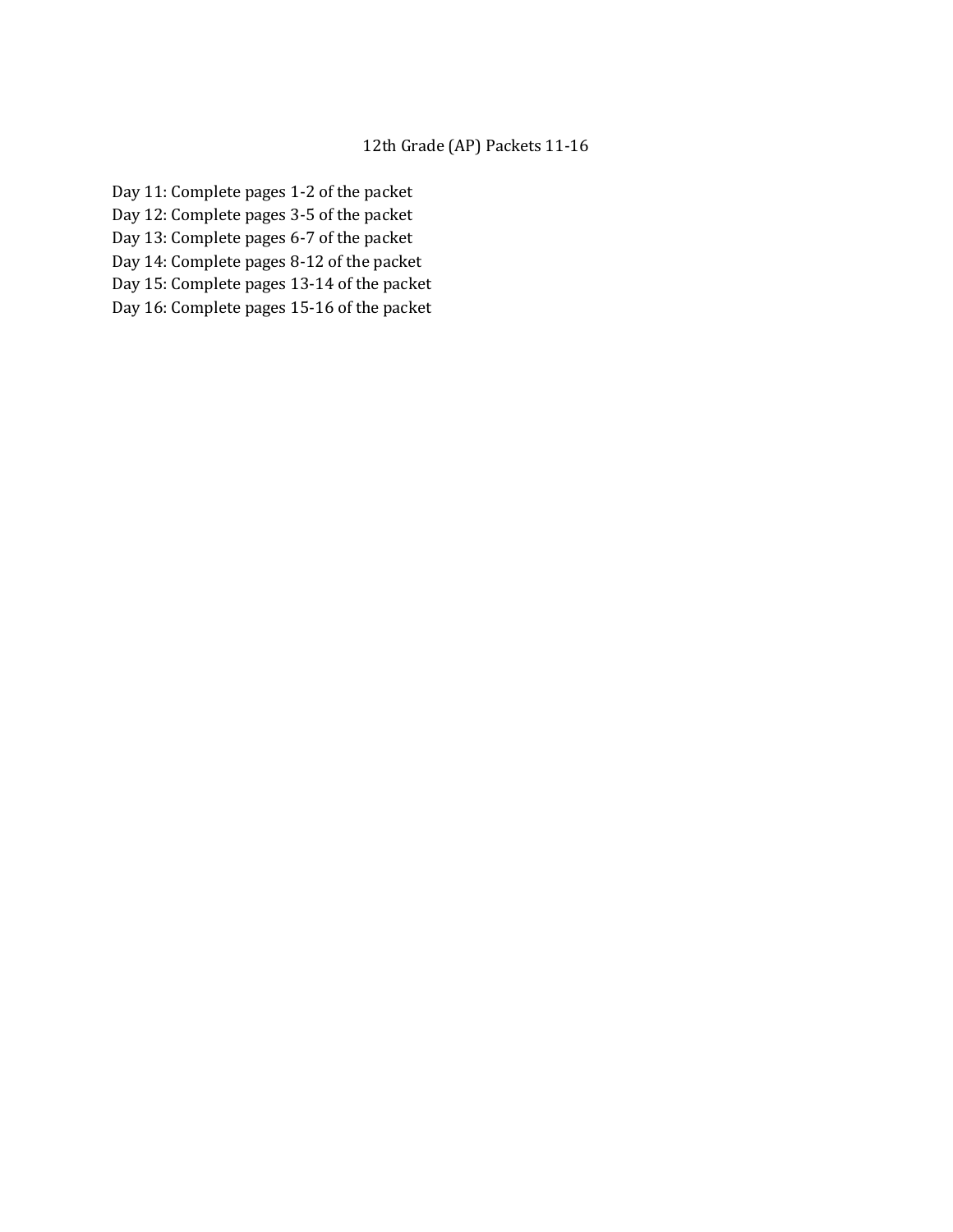# Packet 11-16 (Day 11)

Animal life has been all but destroyed in sudden, planetwide exterminations five times in Earth's history. These are the so-called Big Five mass extinctions, commonly defined as any event in which more than half of the earth's species go extinct in fewer than a million years or so. We now know that many of these mass extinctions seem to have happened much more quickly. Thanks to fine-scale geochronology, $[1]$  we know that some of the most extreme die-offs in earth history lasted only a few thousand years, at the very most, and may have been much quicker. A more qualitative way to describe something like this is Armageddon.[2]

The most famous member of this gloomy fraternity is the End-Cretaceous mass extinction, which notably took out the (nonbird) dinosaurs 66 million years ago. But the End-Cretaceous is only the most recent mass extinction in the history of life. The volcanic doomsday whose stony embers I saw exposed in the cliffs next to Manhattan<sup>[3]</sup>—a disaster that brought down an alternate universe of distant crocodile relatives and global coral reef systems—struck 135 million years before the death of the dinosaurs. This disaster and the three other major mass extinctions that preceded it are invisible, for the most part, in the public imagination, long overshadowed by the downfall of T. rex. This isn't entirely without reason. For one thing, dinosaurs are the most charismatic characters in the fossil record, celebrities of earth history that paleontologists who work on earlier, more neglected periods scoff at as preening oversized monsters. As such, dinosaurs hog most of the popular press spared for paleontology. In addition, the dinosaurs were wiped out in spectacular fashion, with their final moments punctuated by the impact of a 6-mile-long asteroid in Mexico.

But if it was a space rock that did in the dinosaurs, it seems to have been a unique disaster. Some astronomers outside the field push the idea that periodic asteroid strikes caused each of the planet's other four mass extinctions, but this hypothesis has virtually no support in the fossil record. In the past three decades, geologists have scoured the fossil record looking for evidence of devastating asteroid impacts at those mass extinctions, and have come up empty. The most dependable and frequent administrators of global catastrophe, it turns out, are dramatic changes to the climate and the ocean, driven by the forces of geology itself. The three biggest mass extinctions in the past 300 million years are all associated with giant floods of lava on a continental scale—the sorts of eruptions that beggar the imagination. Life on earth is resilient, but not infinitely so: the same volcanoes that are capable of turning whole continents inside out can also produce climatic and oceanic chaos worthy of the apocalypse. In these rare eruptive cataclysms the atmosphere becomes supercharged with volcanic carbon dioxide, and during the worst mass extinction of all time, the planet was rendered a hellish, rotting sepulcher,<sup>[4]</sup> with hot, acidifying oceans starved of oxygen.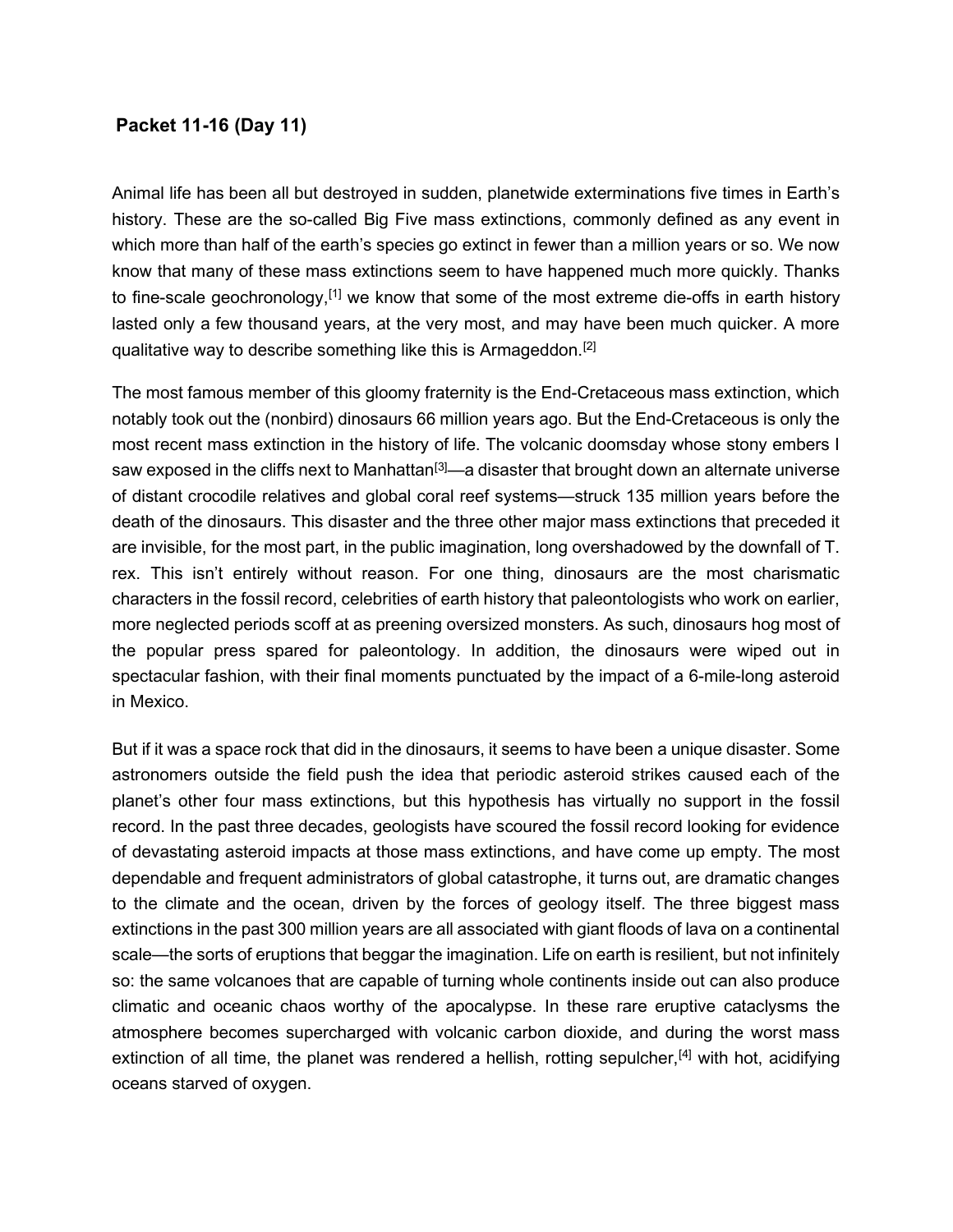But in other earlier mass extinctions, it might have been neither volcanoes nor asteroids at fault. Instead, some geologists say that plate tectonics, and perhaps even biology itself, conspired to suck up  $CO<sub>2</sub>$  and poison the oceans. While continental-scale volcanism sends  $CO<sub>2</sub>$  soaring, in these earlier, somewhat more mysterious extinctions, carbon dioxide might have instead plummeted, imprisoning the earth in an icy crypt.<sup>[5]</sup> Rather than spectacular collisions with other heavenly bodies, it has been these internal shocks to the earth system that have most frequently knocked the planet off course. Much of the planet's misfortune, it seems, is homegrown.

Luckily, these uber-catastrophes are comfortingly rare, having struck only five times in the more than half a billion years since complex life emerged (occurring, roughly, 445, 374, 252, 201, and 66 million years ago). But it's a history that has echoes in our own world—which is undergoing changes not seen for tens of millions, or even hundreds of millions, of years. "[It's] pretty clear that times of high carbon dioxide—and especially times when carbon dioxide levels rapidly rose coincided with the mass extinctions," writes University of Washington paleontologist and End-Permean mass extinction expert Peter Ward. "Here is the driver of extinction."

 $\begin{bmatrix} 11 \\ 15 \end{bmatrix}$  chronology as indicated by geologic data

 $\begin{bmatrix} 5 \end{bmatrix}$  a final battle between good and evil at the end of the world<br> $\begin{bmatrix} 10 \end{bmatrix}$  The Palisades cliffs along the Hudson River are composed

The Palisades cliffs along the Hudson River are composed of magma that once fueled hemisphere-wide volcanic eruptions.

 $4$  tomb

 $5$  burial chamber

1. The author italicizes the term "recent" (paragraph 2, sentence 2) primarily to emphasize that the End-Cretaceous mass extinction

A) did not occur as long ago as most people think

B) was less destructive than most people assume

C) is more relevant than earlier mass extinctions

D) is not as well documented as earlier mass extinctions

E) is not as exceptional as its reputation might suggest

2. In the final paragraph, the clause set off by dashes ("and especially . . . rose") relates to the rest of the sentence by

A) introducing a plausible claim that the rest of the sentence justifies

B) stating an assumption upon which the rest of the sentence depends

C) strengthening the assertion made in the rest of the sentence

D) offering a potential explanation for what the rest of the sentence describes

E) highlighting a subset of the cases referenced by the rest of the sentence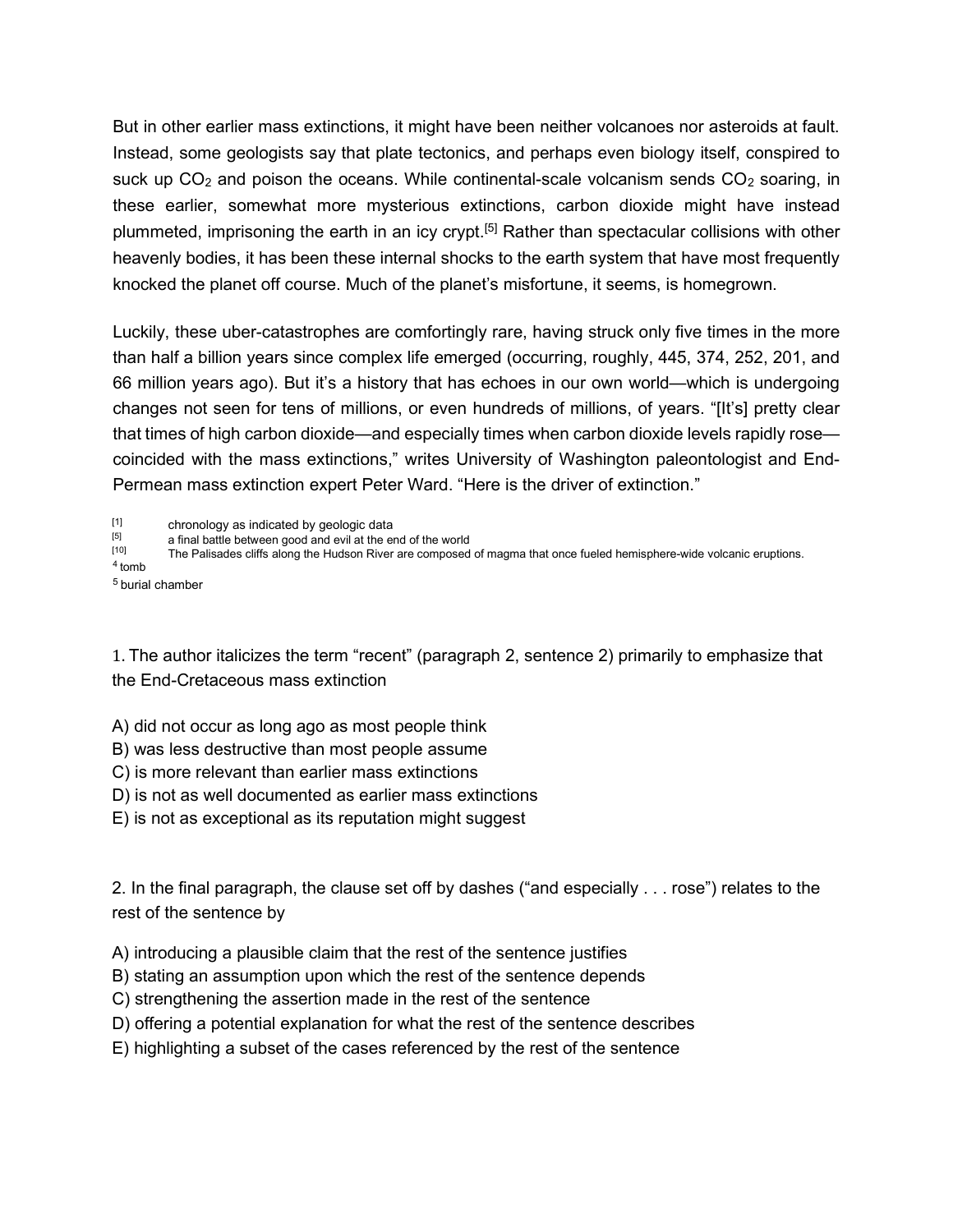## Packet 11-16 (Day 12)

As we learn more about the sea through the combined studies of many specialists a new concept that is gradually taking form will almost certainly be strengthened. Even a decade or so ago it was the fashion to speak of the abyss as a place of eternal calm, its black recesses undisturbed by any movement of water more active than a slowly creeping current, a place isolated from the surface and from the very different world of the shallow sea. This picture is rapidly being replaced by one that shows the deep sea as a place of movement and change, an idea that is far more exciting and that possesses deep significance for some of the most pressing problems of our time.

In the new and more dynamic concept, the floor of the deep sea is shaped by racing turbidity currents or mud flows that pour down the slopes of the ocean basins at high speed; it is visited by submarine landslides and stirred by internal tides. The crests and ridges of some of the undersea mountains are swept bare of sediments by currents whose action, in the words of geologist Bruce Heezen, is comparable to "snow avalanches in the Alps (which) sweep down and smother the relief of the lower slopes."

Far from being isolated from the continents and the shallow seas that surround them, the abyssal plains are now known to receive sediments from the margins of the continents. The effect of the turbidity currents, over the vast stretches of geologic time, is to fill the trenches and the hollows of the abyssal floor with sediment. This concept helps us understand certain hitherto puzzling occurrences. Why, for example, have deposits of sand—surely a product of coastal erosion and the grinding of surf—appeared on the mid-ocean floor? Why have sediments at the mouths of submarine canyons, where they communicate

with the abyss, been found to contain such reminders of the land as bits of wood and leaves, and why are there sands containing nuts, twigs, and the bark of trees even farther out on the plains of the abyss? In the powerful downrush of sediment-laden currents, triggered by storms or floods or earthquakes, we now have a mechanism that accounts for these once mysterious facts.

Although the beginnings of our present concept of a dynamic sea go back perhaps several decades, it is only the superb instruments of the past ten years that have allowed us to glimpse the hidden movements of ocean waters. Now we suspect that all those dark regions between the surface and the bottom are stirred by currents. Even such mighty surface currents as the Gulf Stream are not quite what we supposed them to be. Instead of a broad and steadily flowing river of water, the Gulf Stream is now found to consist of narrow, racing tongues of warm water that curl back in swirls and eddies. And below the surface currents are others unlike them, running at their own speeds, in their own direction, with their own volume. And below these are still others.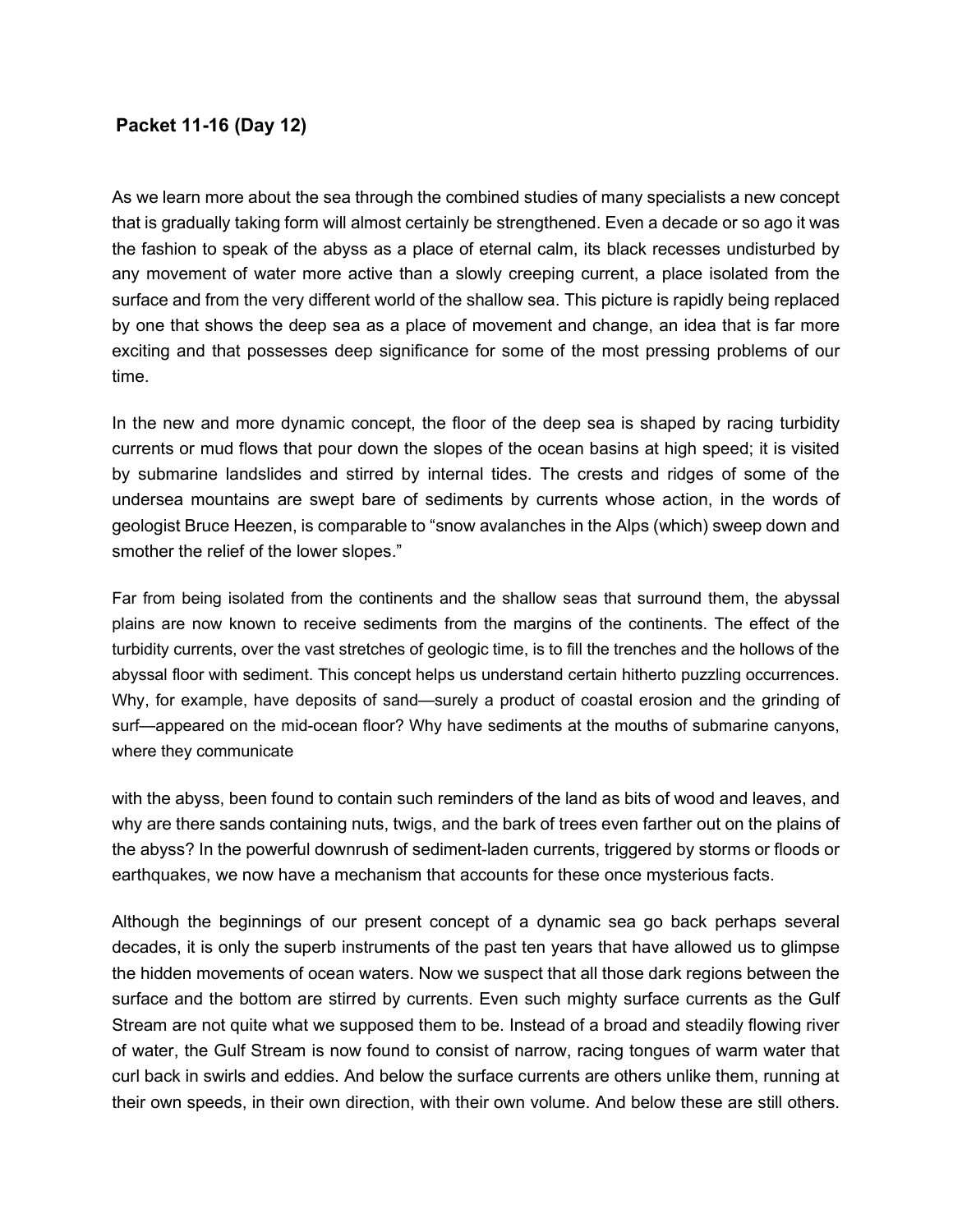Photographs of the sea bottom taken at great depths formerly supposed to be eternally still show ripple marks, a sign that moving waters are sorting over sediments and carrying away the finer particles. Strong currents have denuded the crest of much of the vast range of undersea mountains known as the Atlantic Ridge, and every one of the sea mounts that has been photographed reveals the work of deep currents in ripple marks and scour marks.

Other photographs give fresh evidence of life at great depths. Tracks and trails cross the sea floor and the bottom is studded with small cones built by unknown forms of life or with holes inhabited by small burrowers. The Danish research vessel Galathea brought up living animals in dredges operated at great depths, where only recently it was supposed life would be too scanty to permit such sampling.

3. In the middle of the third paragraph, the author sets off the phrase "surely a product of coastal erosion and the grinding of surf" with em dashes primarily to

- A) insert a definition into her discussion of geological processes
- B) specify the time required for sand to be created by natural processes
- C) note why the location of the sand deposits is considered unusual
- D) counterbalance her use of interrogation marks in the following sentences
- E) admit that modern theories about the movement of tides explain the location of sand deposits
	- 4. In the sentence in the middle of the fourth paragraph ("Instead of . . . and eddies"), the author's arrangement of clauses emphasizes

the author's sense that former theories of the Gulf Stream's flow were based on unimaginative

- A interpretations of data
- ) the author's contention that the ocean is a dynamic, complex system
- C) the connection between saltwater and freshwater systems

D) that the ocean should be viewed poetically as well as scientifically

that the ocean's movement is too complex to be adequately described by the current state of

science

E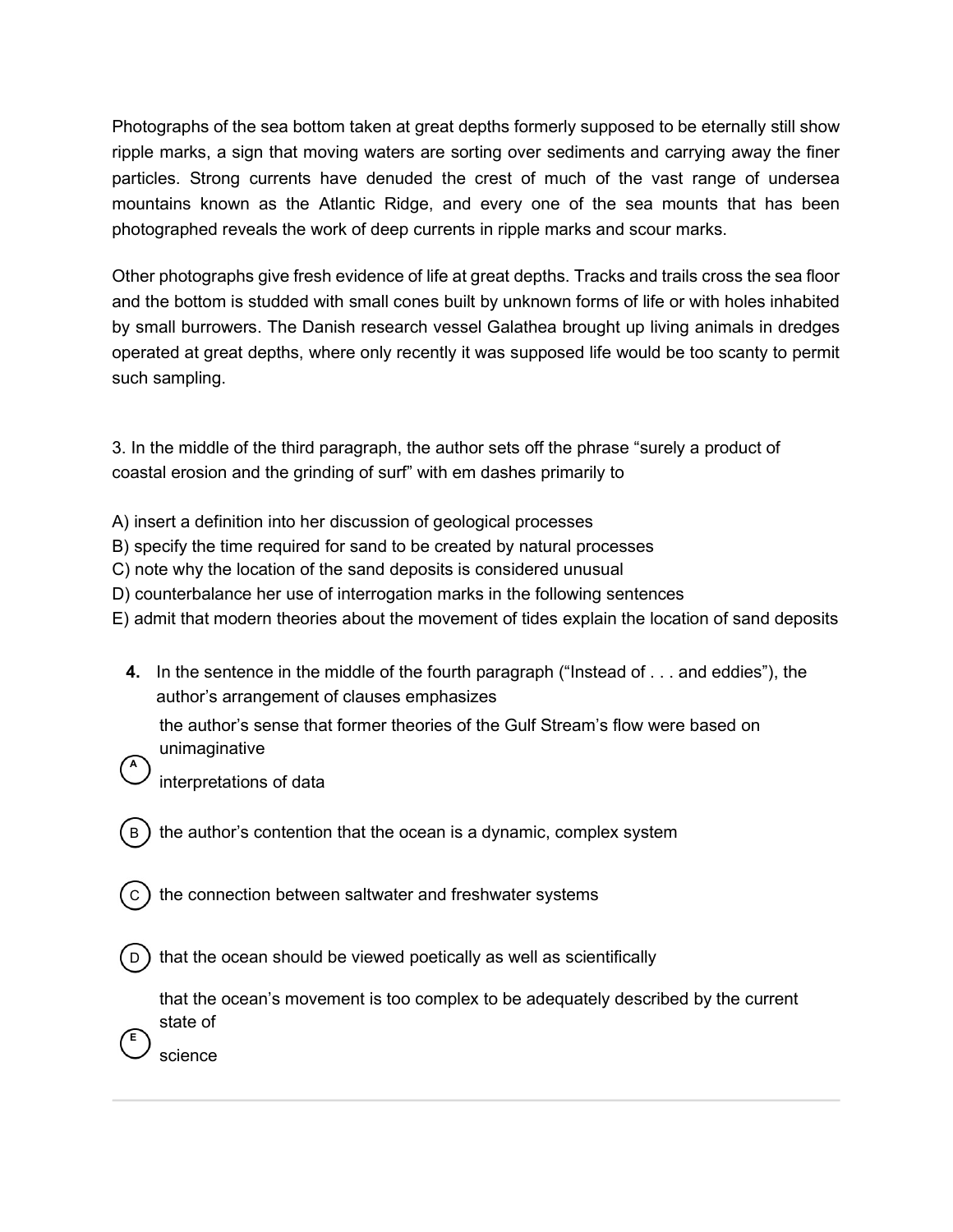- 5. At the end of the fourth paragraph ("And below the surface . . . scour marks"), the author strategically arranges sentences in a way that
- $\left(\begin{smallmatrix}A\end{smallmatrix}\right)$  reflects the repetitive cycles of scientific theories about the ocean
- $\left(\overline{\texttt{B}}\right)$  conveys the amount of evidence required to overturn established scientific norms
- $(\mathrm{c})$  defends the contributions of scientists who rely on photography
- $\bigcirc$   $\bigcirc$  concedes that scientific knowledge about the ocean is incomplete
- $\epsilon$ ) emphasizes the mounting evidence for the complexity of the ocean's currents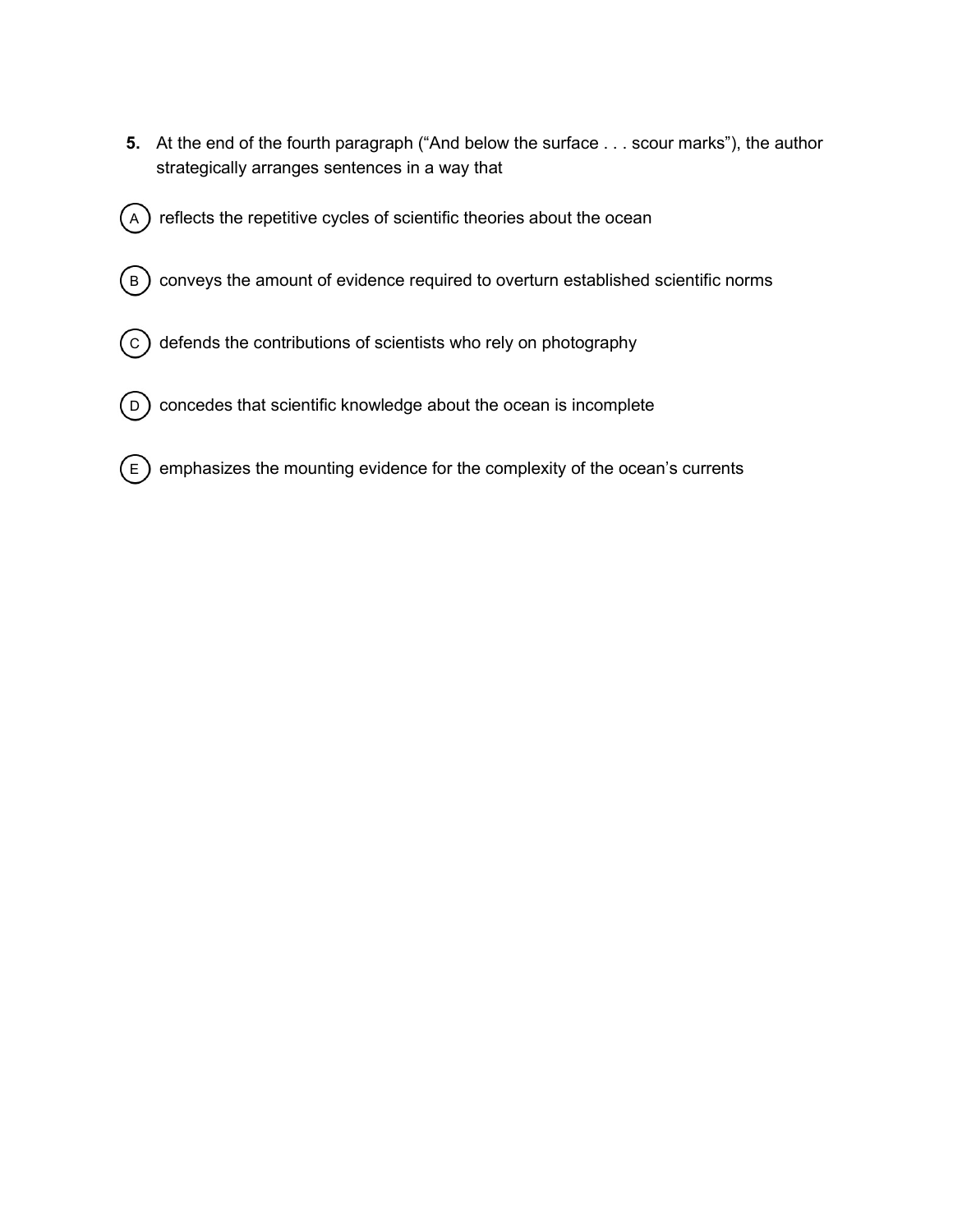# Packet 11-16 (Day 13)

(1) Numerous products available these days in supermarkets contain probiotics, microorganisms that are intended by manufacturers to supplement the natural bacteria that help our digestive system function properly. (2) Probiotics are added to foods such as yogurts; they are also sold in capsule form. (3) The worldwide market for probiotics was estimated to be \$32 billion in 2014, a testament to the widespread beliefs that the bacteria in our digestive system are vital to our wellbeing and that the healthy bacteria that are already present in our digestive tracts benefit from supplementation. (4) Consumers should exercise caution, however: even though probiotic supplements aid individuals with specific disorders, their benefit for people who do not have these disorders has not been scientifically proven.

(5) Rigorous clinical trials have established that probiotics can help prevent gastrointestinal problems in individuals taking antibiotics for infectious diseases. (6) Probiotics have also been shown to alleviate symptoms of irritable bowel syndrome. (7) Pediatrician Aaron Carroll emphasizes in a New York Times article that these "promising results" involve "very specific uses of very specific strains of bacteria."

(8) The problem with most probiotic supplements is that no significant clinical trials have proven that they offer demonstrable benefits to the general public. (9) Advertisements on probiotic packaging claiming that the products boost immune-system functioning or aid digestion are thus misleading. (10) A lack of quality control is present in probiotic manufacturing. (11) Harvard Medical School professor Pieter Cohen notes that many companies fail to guarantee the purity of the products they sell. (12) Mass-marketed probiotics may thus be contaminated with strains of microorganisms that aren't listed on the packaging—a far cry from the purity of probiotic strains used in clinical studies. (13) Dismayed by the lack of rigor and by irresponsible labeling practices in the mass-market probiotics industry, stronger regulation of probiotic supplements is called for by Cohen.

(14) With so little research into the long-term benefits and potential harms of probiotic supplements for healthy individuals, consumers thinking of buying probiotic supplements or probiotic-enriched goods should learn as much as they can about a specific product they are interested in. (15) More importantly, they should get the low down from a trusted physician.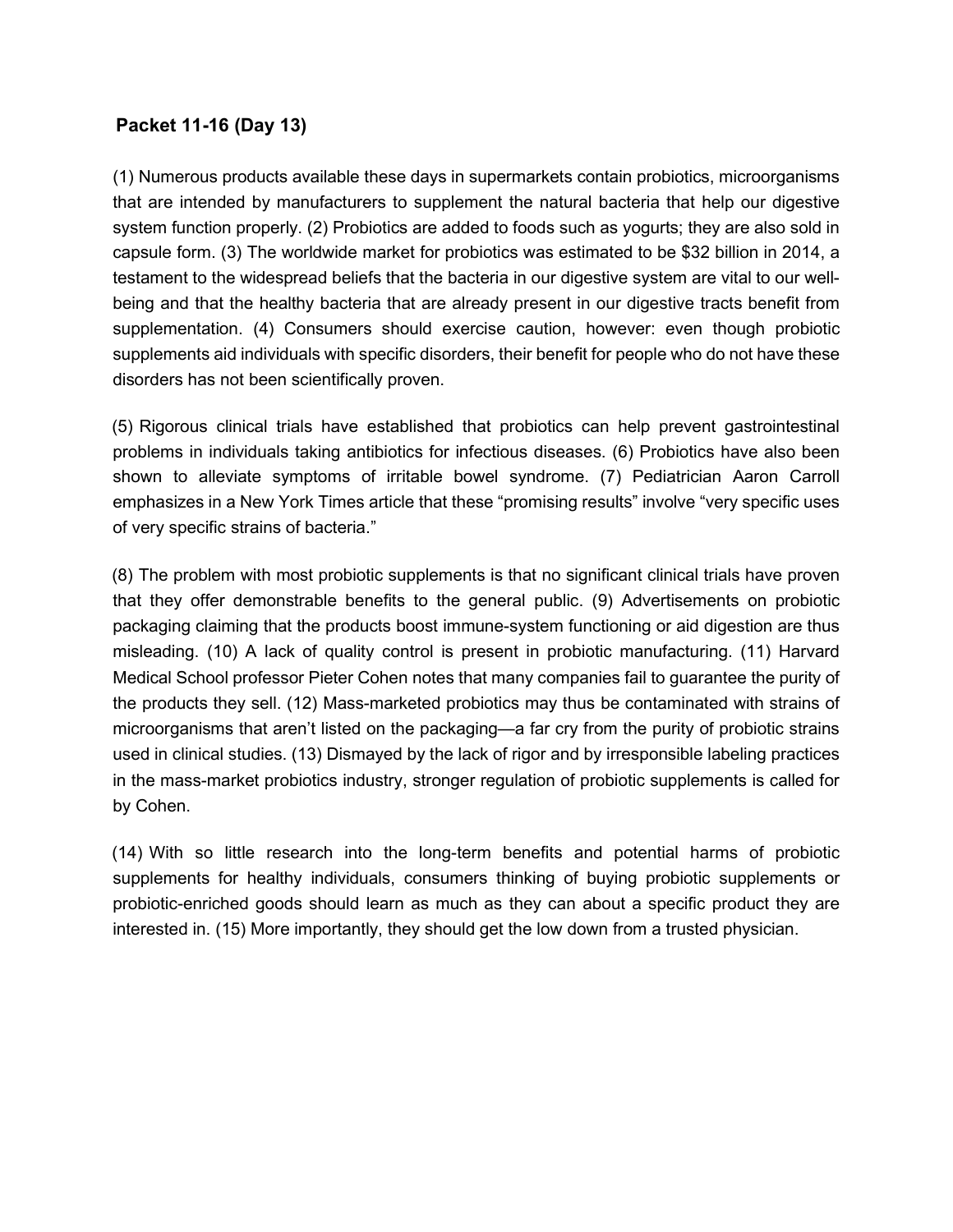6. The writer is considering changing the underlined portion of sentence 13 (reproduced below) to ensure that the sentence is free of ambiguity.

Dismayed by the lack of rigor and by irresponsible labeling practices in the mass-market probiotics industry, stronger regulation of probiotic supplements is called for by Cohen.

Which version of the underlined text best accomplishes this goal?

 $(as it is now)$ 

- $B$  probiotic supplements should be regulated more strongly, according to Cohen
- $\sigma$ ) what should be done according to Cohen is that probiotics should be regulated more strongly
- $(D)$  Cohen calls for stronger regulation of probiotic supplements
- $\mathsf{E} \setminus \mathsf{E}$  supplements—probiotic ones, to be exact—require stronger regulation, claims Cohen
- 7. The writer wants the underlined portion of sentence 15 (reproduced below) to be stylistically consistent with the passage overall.

More importantly, they should get the low down from a trusted physician.

Which version of the underlined text best achieves this goal?

 $(as it is now)$ 



consult with

get the skinny from

have a chat with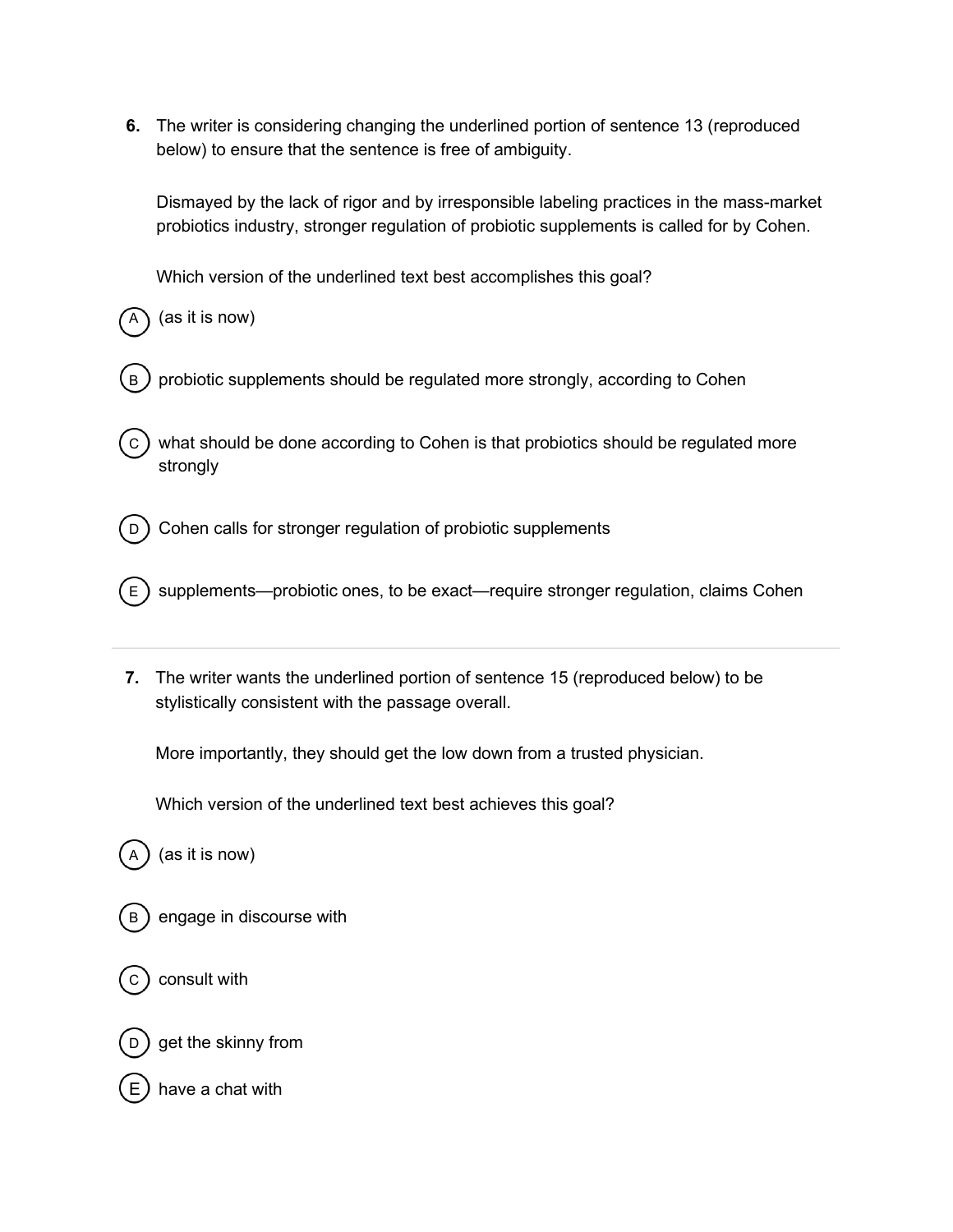### Packet 11-16 (Day 14)

#### Read the following passage carefully before you choose your answer.

I suppose none of us will doubt that everything possible should be done to improve the quality of the mind of every human being. — If it is said that the female brain is incapable of studies of an abstract nature, — that is not true: for there are many instances of women who have been good mathematicians, and good classical scholars. The plea is indeed nonsense on the face of it; for the brain which will learn French will learn Greek; the brain which enjoys arithmetic is capable of mathematics. —If it is said that women are light-minded and superficial, the obvious answer is that their minds should be the more carefully sobered by grave studies, and the acquisition of exact knowledge. —If it is said that their vocation in life does not require these kinds of knowledge, — that is giving up the main plea for the pursuit of them by boys; — that it improves the quality of their minds. — If it is said that such studies unfit women for their proper occupations, — that again is untrue. Men do not attend the less to their professional business, their counting-house or their shop, for having their minds enlarged and enriched, and their faculties strengthened by sound and various knowledge; nor do women on that account neglect the work-basket, the market, the dairy and the kitchen. If it be true that women are made for these domestic occupations, then of course they will be fond of them. They will be so fond of what comes most naturally to them that no bookstudy (if really not congenial to their minds) will draw them off from their homely duties. For my part, I have no hesitation whatever in saying that the most ignorant women I have known have been the worst housekeepers; and that the most learned women I have known have been among the best, — wherever they have been early taught and trained to household business, as every woman ought to be. A woman of superior mind knows better than an ignorant one what to require of her servants, how to deal with tradespeople, and how to economise time: she is more clear-sighted about the best ways of doing things; has a richer mind with which to animate all about her, and to solace her own spirit in the midst of her labours. If nobody doubts the difference in pleasantness of having to do with a silly and narrow-minded woman and with one who is intelligent and enlightened, it must be clear that the more intelligence and enlightenment there is, the better. One of the best housekeepers I know, — a simple-minded, affectionate-hearted woman, whose table is always fit for a prince to sit down to, whose house is always neat and elegant, and whose small income yields the greatest amount of comfort, is one of the most learned women ever heard of. When she was a little girl, she was sitting sewing in the window-seat while her brother was receiving his first lesson in mathematics from his tutor. She listened, and was delighted with what she heard; and when both left the room, she seized upon the Euclid that lay on the table, ran up to her room, went over the lesson, and laid the volume where it was before. Every day after this, she sat stitching away and listening, in like manner, and going over the lesson afterwards, till one day she let out the secret. Her brother could not answer a question which was put to him two or three times; and, without thinking of anything else, she popped out the answer. The tutor was surprised, and after she had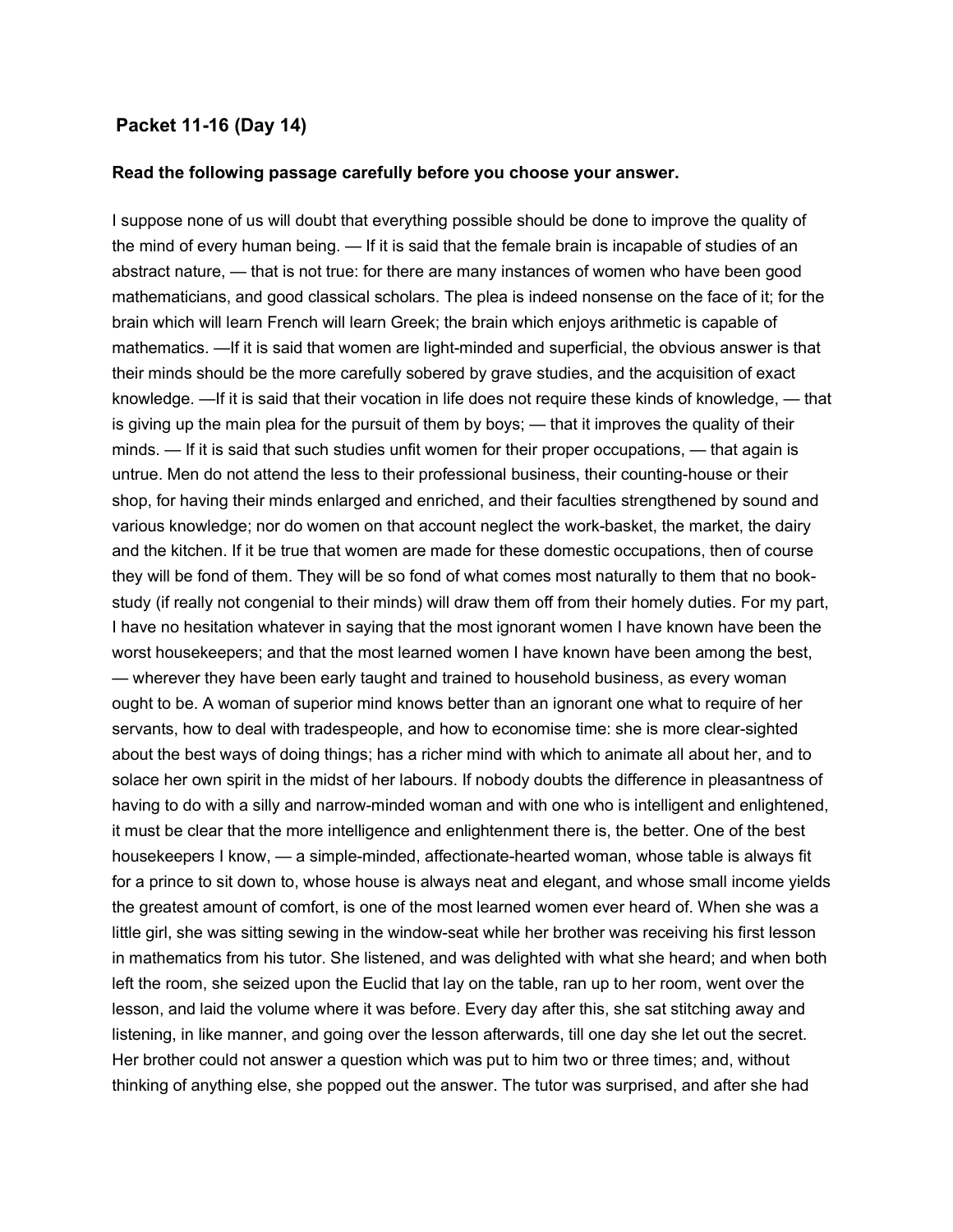told the simple truth, she was permitted to make what she could of Euclid. Some time after, she spoke confidentially to a friend of the family, — a scientific professor, — asking him, with much hesitation and many blushes, whether he thought it was wrong for a woman to learn Latin. "Certainly not," he said; "provided she does not neglect any duty for it. — But why do you want to learn Latin?" She wanted to study Newton's Principia: and the professor thought this a very good reason. Before she was grown into a woman, she had mastered the *Principia* of Newton. And now, the great globe on which we live is to her a book in which she reads the choice secrets of nature; and to her the last known wonders of the sky are disclosed: and if there is a home more graced with accomplishments, and more filled with comforts, I do not know such an one. Will anybody say that this woman would have been in any way better without her learning? — while we may confidently say that she would have been much less happy.

- 8. A central irony of the passage is that the author
- $(A)$  argues for the spiritual benefits of education by referring to economically viable fields of study
- $(B)$  argues for current reforms by citing historical rather than current examples

argues for expanding women's educational opportunities to improve their performance in traditional

roles

C

- is addressing an audience of men in arguing for reforms that would benefit only women
- is addressing an audience in which many lack the education to follow her arguments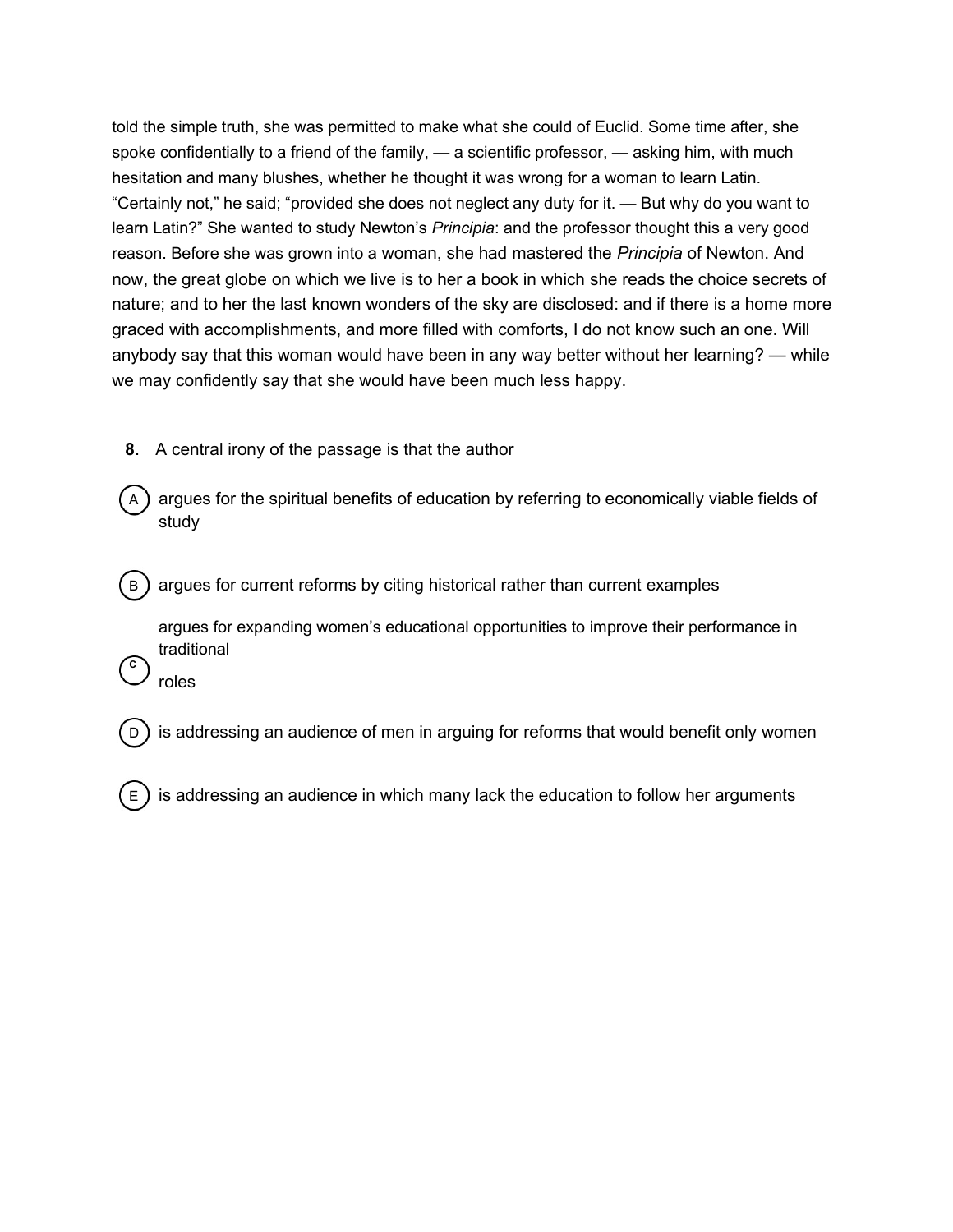### Packet 11-16 (Day 14)

### Read the following passage carefully before you choose your answers.

(The following passage is excerpted from a recent book about the United States Declaration of Independence.)

When one undertakes to read any text— whether fiction or nonfiction or even a poem— a handful of tried-and-true questions set one going in the right direction: What kind of text have I got in front of me? 5 Who is the audience for this text? And what is the structure of the text— that is, how has the author divided the text into parts? How do those parts help accomplish what the whole has been crafted to do? Asking these questions about the Declaration will 10 make us better readers of its democratic art.

I'll start with the first: what kind of text is the

Declaration?

Is it a sacred text? Or a treatise? Or perhaps a law?

This is a question we rarely ask.

15 In fact, the Declaration is just an ordinary memo.

As an example, I have in mind a memo I saw recently from a dean of students office at a northeastern college. It announced that, going forward, the dining hall would stay open later on weekdays, and it offered

20 reasons for that change. The Declaration is the same kind

of document: a memo that announces and, thereby, brings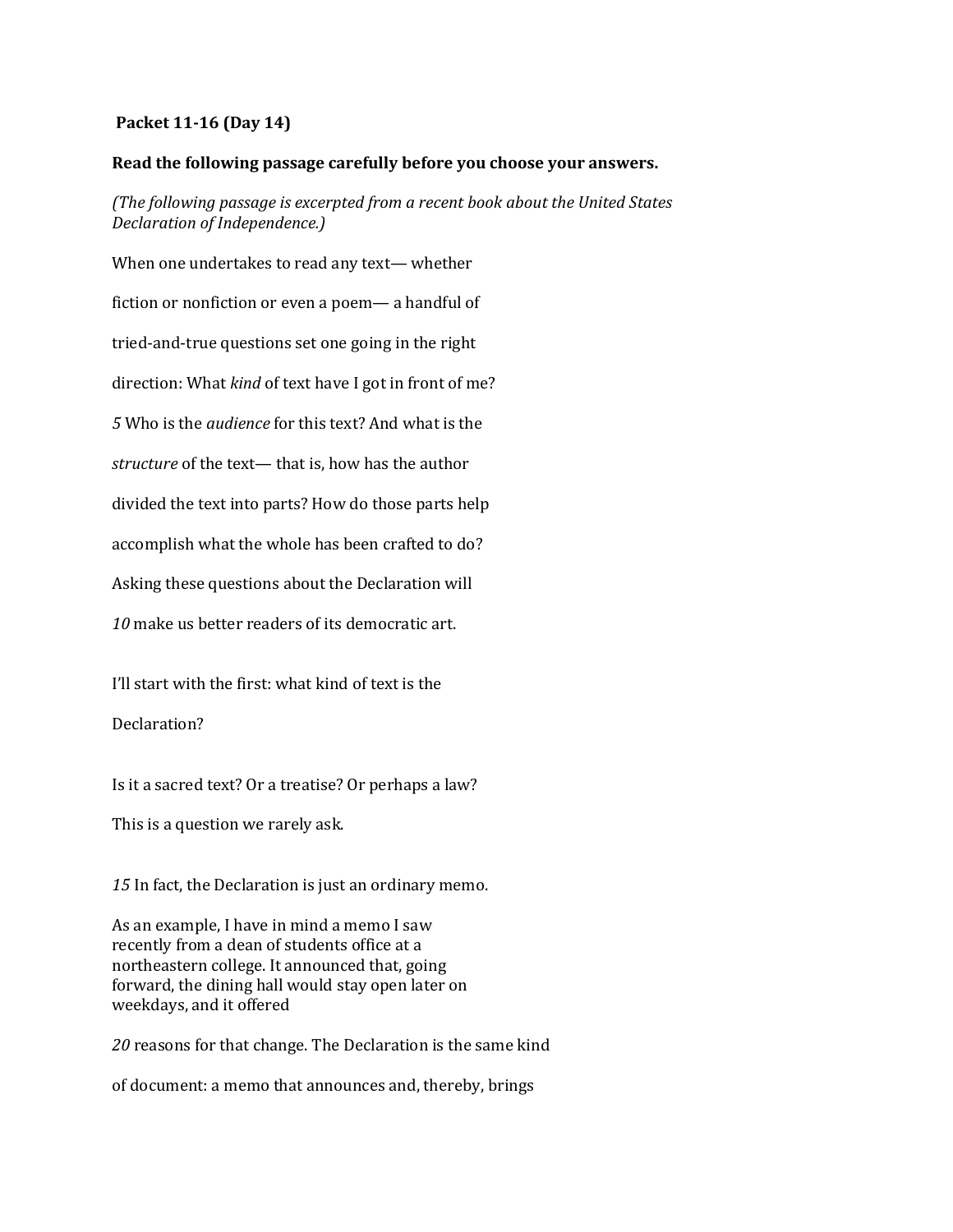about a change, while also

explaining it.

Short for "memorandum," which is Latin for

25 "something that needs to be remembered," the

memo has been a basic tool of human social organization ever since writing was invented. Although we are used to thinking of memos these days mainly as interoffice directives, our view has become restricted.

30 Here's an older and more fundamental meaning:

An informal diplomatic message, esp. one summarizing the state of a question, justifying a decision, or recommending a course of action.

In fact, its oldest usage spawned a formula to

35 launch declarations. It went like this: Memorandum,

That it is hereby declared ...

As ever speedier modes of duplication and communication have emerged, memos have become only more common and more important. Those

40 who write the best memos set policy for businesses, cultural organizations, and governments. Because of their impact on our memories, writers rule. They wield the instrument by which our world is organized.

The Declaration, too, is a very practical document. 45 It claims to know something about how a particular institution of a particular kind— the kingdom of Great Britain, a free and independent state— should

work. It criticizes this institution for failing to work as it should.

It announces the separation, on account of

50 this failure, of the colonies from Britain and the

coming into being of a new political system. But it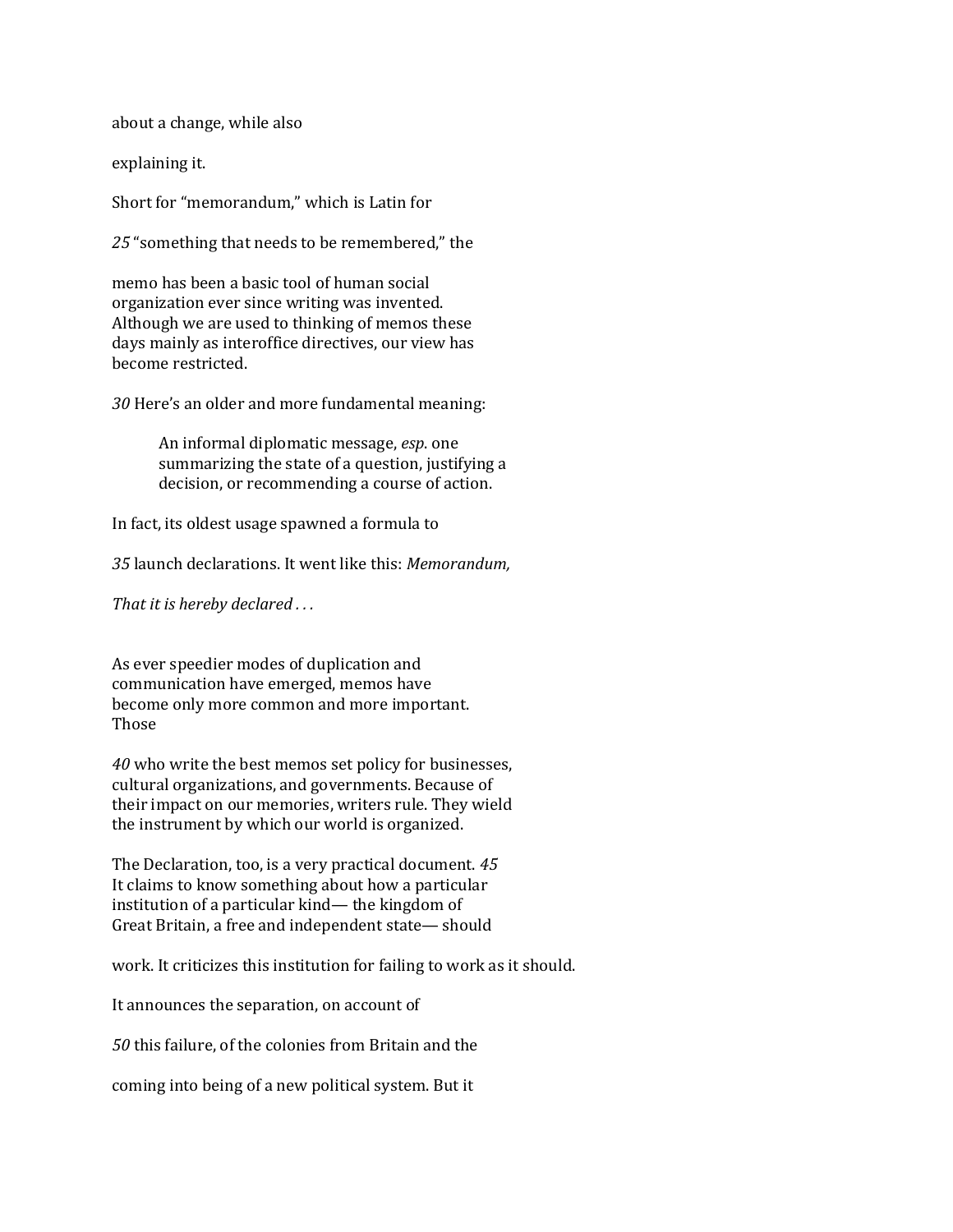also had the job of organizing a group to joint action:

revolt from Britain.

What does it take for a group to act in concert?

55 How are decisions made? Who takes responsibility for them? What makes it possible for a group, organization, or institution to collaborate over time? When do they run into trouble? Why? We all know things about how institutions should work. By trying

 $60$  to answer questions like these in relation to our own lives, we build a context for thinking about the Declaration.

9. As used in line 34, "spawned" most nearly means

 $(A)$  reproduced

B) discovered



 $\left( \mathrm{\scriptstyle D} \right)$  generated

 $\epsilon$  imitated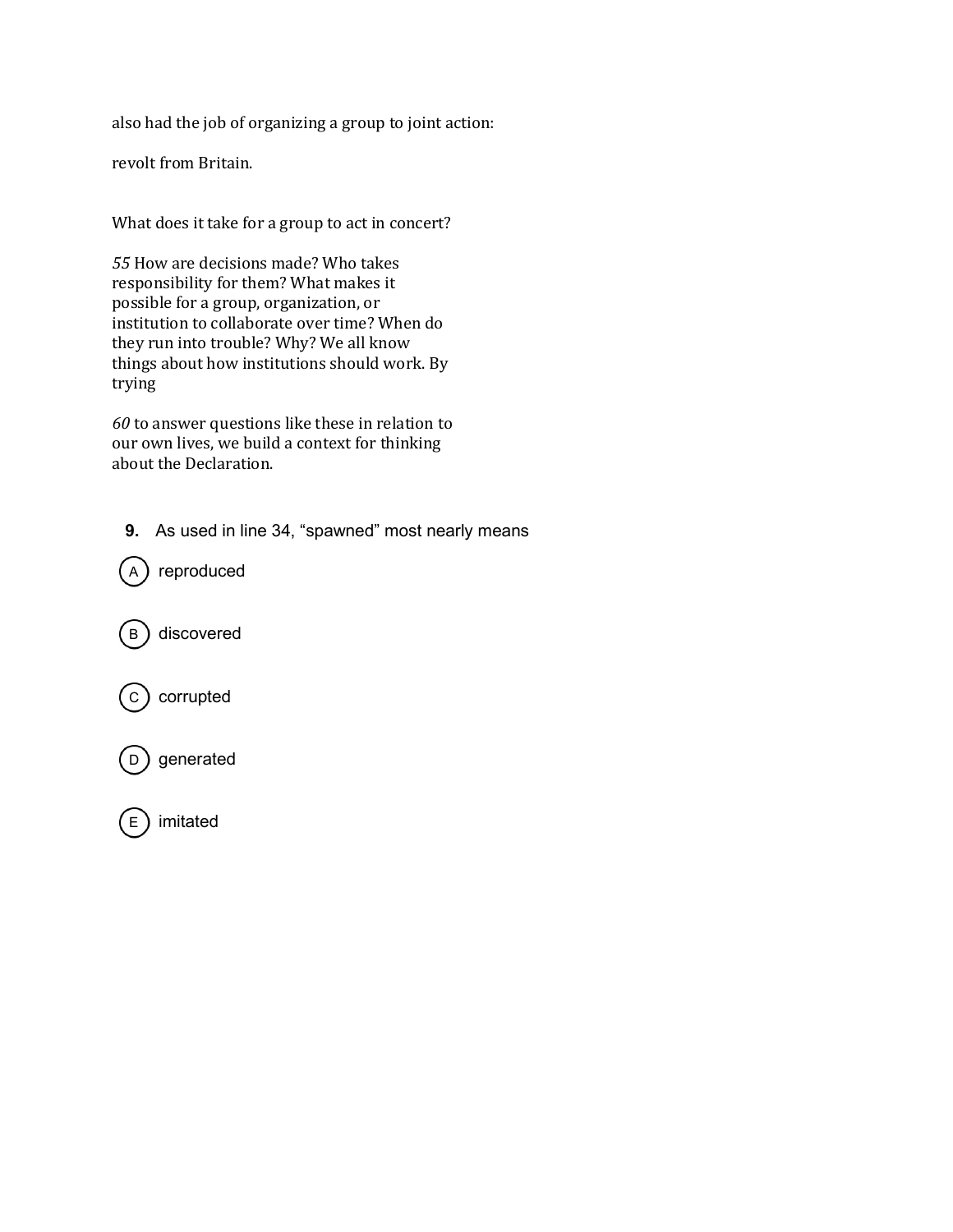### Packet 11-16 (Day 15)

I am a woman. I desire to state it distinctly, because I like to do as I would be done by, when I can just as well as not. It rasps a person of my temperament exceedingly to be deceived. When any one tells a story, we wish to know at the outset whether the story-teller is a man or a woman. The two sexes awaken two entirely distinct sets of feelings, and you would no more use the one for the other than you would put on your tiny teacups at breakfast, or lay the carving-knife by the butter-plate. Consequently it is very exasperating to sit, open-eyed and expectant, watching the removal of the successive swathings which hide from you the dusky glories of an old-time princess, and, when the unrolling is over, to find it is nothing, after all, but a great lubberly boy. Equally trying is to feel your interest clustering round a narrator's manhood, all your individuality merging in his, till, of a sudden, by the merest chance, you catch the swell of crinoline, and there you are. Away with such clumsiness! Let us have everybody christened before we begin.

I do, therefore, with Spartan firmness, depose and say that I am a woman. I am aware that I place myself at signal disadvantage by the avowal. I fly in the face of hereditary prejudice. I am thrust at once beyond the pale of masculine sympathy. Men will neither credit my success nor lament my failure, because they will consider me poaching on their manor. If I chronicle a big beet, they will bring forward one twice as large. If I mourn a deceased squash, they will mutter, "Woman's farming!" Shunning Scylla, I shall perforce fall into Charybdis. (Vide Classical Dictionary. I have lent mine, but I know one was a rock and the other a whirlpool, though I cannot state, with any definiteness, which was which.) I may be as humble and deprecating as I choose, but it will not avail me. A very agony of selfabasement will be no armor against the poisoned shafts which assumed superiority will hurl against me. Yet I press the arrow to my bleeding heart, and calmly reiterate, I am a woman.

The full magnanimity of which reiteration can be perceived only when I inform you that I could easily deceive you, if I chose. There is about my serious style a vigor of thought, a comprehensiveness of view, a closeness of logic, and a terseness of diction, commonly supposed to pertain only to the stronger sex. Not wanting in a certain fanciful sprightliness which is the peculiar grace of woman, it possesses also, in large measure, that concentrativeness which is deemed the peculiar strength of man. Where an ordinary woman will leave the beaten track, wandering in a thousand little byways of her own flowery and beautiful, it is true, and leading her airy feet to "sunny spots of greenery" and the gleam of golden apples, but keeping her not less surely from the goal,—I march straight on, turning neither to the right hand nor to the left, beguiled into no side-issues, discussing no collateral question, but with keen eye and strong hand aiming right at the heart of my theme. Judge thus of the stern severity of my virtue. There is no heroism in denying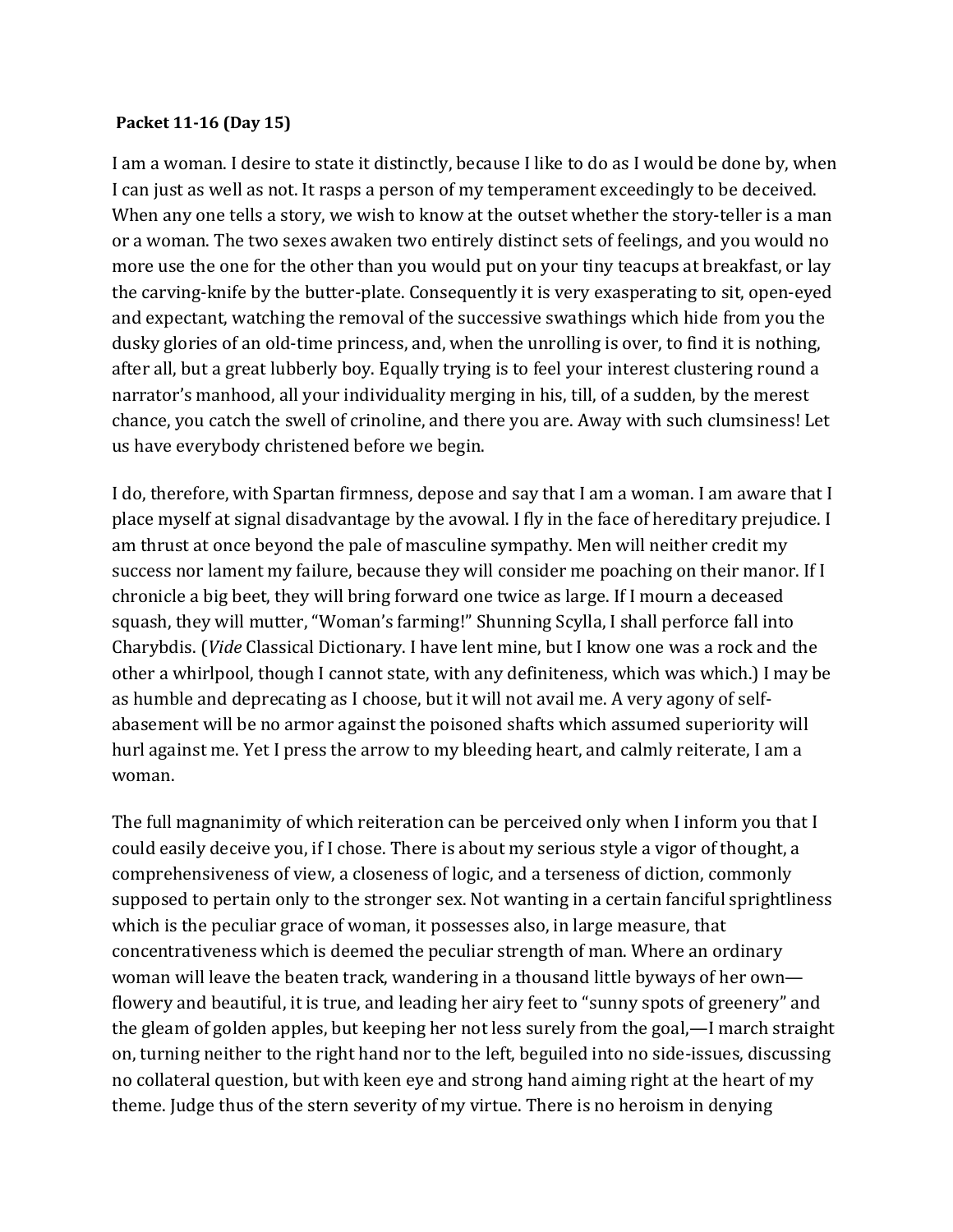ourselves the pleasure which we cannot compass. It is not self-sacrifice, but selfcherishing, that turns the dyspeptic alderman away from turtle-soup and the pâté de foie gras to mush and milk. The hungry newsboy, regaling his nostrils with the scents that come up from a subterranean kitchen, does not always know whether or not he is honest, till the cook turns away for a moment, and a steaming joint is within reach of his yearning fingers. It is no credit to a weak-minded woman not to be strong-minded and write poetry. She could not if she tried; but to feed on locusts and wild honey that the soul may be in better condition to fight the truth's battles,—to go with empty stomach for a clear conscience' sake,—to sacrifice intellectual tastes to womanly duties, when the two conflict,—

"That's the true pathos and sublime,

Of human life."

You will, therefore, no longer withhold your appreciative admiration, when, in full possession of what theologians call the power of contrary choice, I make the unmistakable assertion that I am a woman.

10. At the end of the first paragraph, the speaker uses "christened" to mean

(A) identified properly



converted to a new religion

 $(c)$  launched on a journey

taught how to write

forced to agree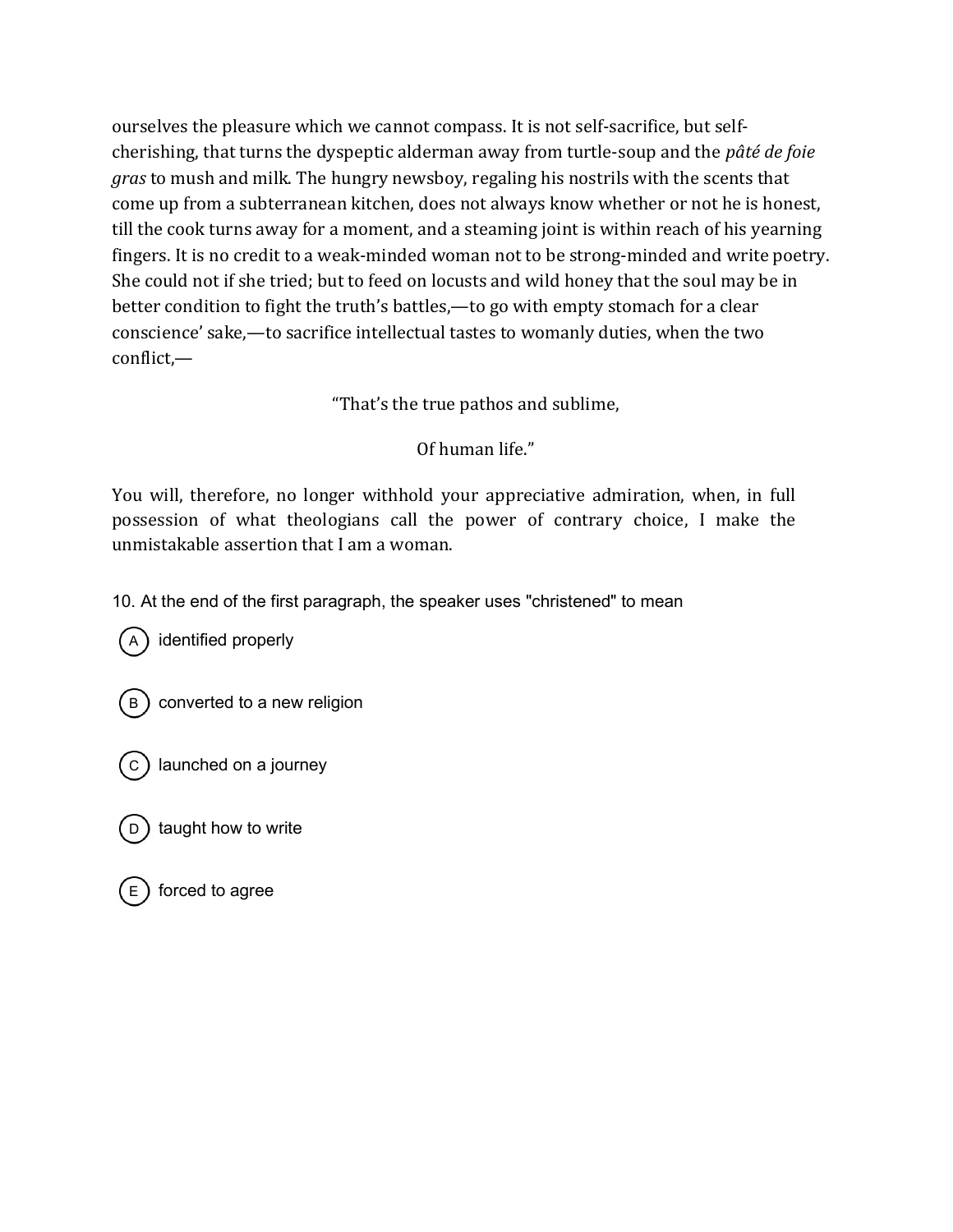#### Packet 11-16 (Day 16)

(The following passage is excerpted from an essay by a nineteenth-century American author.)

I remember well the remark made to me once by one of my teachers—and a very good teacher, too, who nevertheless did not see what her own observation ought to have suggested. "Schoolchildren," she said, "regard teachers as their natural enemies." The thought which it would have been logical to suppose would have followed this observation is, that if children in general are possessed of that notion, it is because there is a great deal in the teacher's treatment of them which runs counter to the child's nature: that possibly this is so, not because of natural cussedness on the part of the child, but because of inapplicability of the knowledge taught, or the manner of teaching it, or both, to the mental and physical needs of the child. I am quite sure no such thought entered my teacher's mind,—at least regarding the system of knowledge to be imposed; being a sensible woman, she perhaps occasionally admitted to herself that she might make mistakes in applying the rules, but that the body of knowledge to be taught was indispensable, and must somehow be injected into children's heads, under threat of punishment, if necessary, I am sure she never questioned. It did not occur to her any more than to most teachers, that the first business of an educator should be to find out what are the needs, aptitudes, and tendencies of children, before he or she attempts to outline a body of knowledge to be taught, or rules for teaching it. It does not occur to them that the child's question, "What do I have to learn that for?" is a perfectly legitimate question; and if the teacher cannot answer it to the child's satisfaction, something is wrong either with the thing taught, or with the teaching; either the thing taught is out of rapport with the child's age, or his natural tendencies, or his condition of development; or the method by which it is taught repels him, disgusts him, or at best fails to interest him.

When a child says, "I don't see why I have to know that; I can't remember it anyway," he is voicing a very reasonable protest. Of course, there are plenty of instances of wilful shirking, where a little effort can overcome the slackness of memory; but every teacher who is honest enough to reckon with himself knows he cannot give a sensible reason why things are to be taught which have so little to do with the child's life that to-morrow, or the day after examination, they will be forgotten; things which he himself could not remember were he not repeating them year in and year out, as a matter of his trade. And every teacher who has thought at all for himself about the essential nature of the young humanity he is dealing with, knows that six hours of daily herding and in-penning of young, active bodies and limbs, accompanied by the additional injunction that no feet are to be shuffled, no whispers exchanged, and no paper wads thrown, is a frightful violation of all the laws of young life. Any gardener who should attempt to raise healthy, beautiful, and fruitful plants by outraging all those plants' instinctive wants and searchings, would meet as his reward—sickly plants, ugly plants, sterile plants, dead plants. He will not do it; he will watch very carefully to see whether they like much sunlight, or considerable shade, whether they thrive on much water or get drowned in it, whether they like sandy soil, or